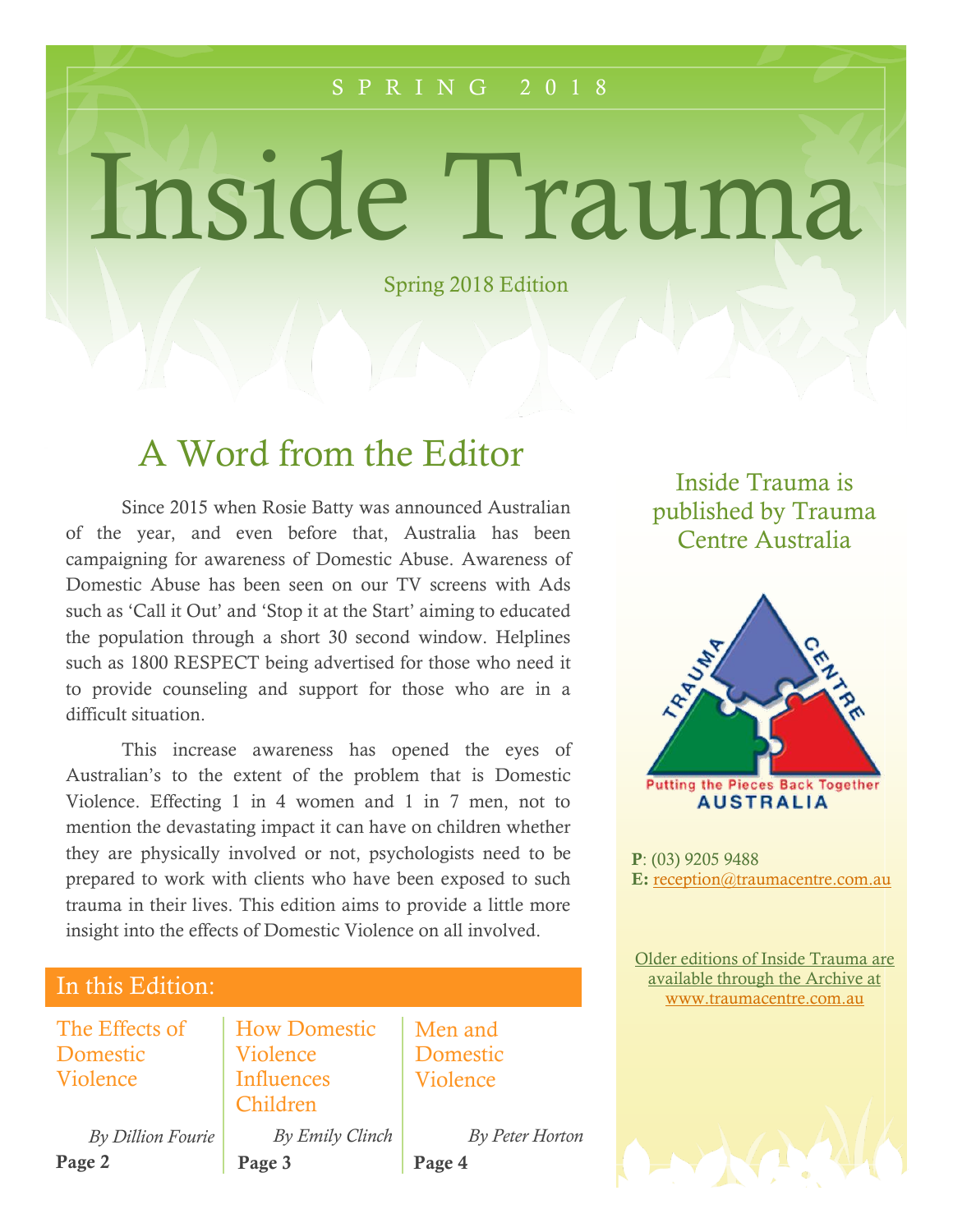## The Effects of Domestic Violence



Domestic violence is one of the major health and welfare concerns currently burdening Australia's culture and praxis. Whilst domestic violence affects all groups of people, the more commonly affected groups of people are generally women who are either, young, pregnant, disabled, and/or Aboriginal/Torres Strait Islanders. Approximately 1 in 3 women in Australia have experienced domestic violence since the age of 15. Moreover, Research by VicHealth has found that domestic violence is the leading contributor to death, disability and illness in women aged 15-44. And whilst the effects can be wide-ranging and profound, they are most often long-standing and contribute substantially towards the overall daily function of those inflicted.

Notwithstanding the finding from National Data On homicide, that approximately 1 woman a week is killed due to domestic violence, it is also crucial to acknowledge, that domestic violence has a profound, yet less

noticeable impact on the physical and mental health of many victims. Women who have been exposed to violence have a greater risk of developing a range of health problems including stress, anxiety, depression, pain syndromes, phobias and somatic and medical symptoms (WHO, 2000). For example, Access Economics

has estimated that nearly 18% of all depression experienced by women and 17% of all anxiety disorders experienced by women are related to domestic and family violence. They also experience poor physical health, and heightened propensities to engage in practices that are potentially harmful. For example, women and children fleeing familial violence are among the most likely to be at risk of homelessness, and are at much greater risk of suicide.

The dire need for direction and support for victims of domestic violence in Australia therefore stands as an urgent concern. Given the severity of these effects, it is crucial to acknowledge the importance of developing working methodologies towards diminishing the effects of domestic violence.

### **AddEducation** AAA Access Awareness

Drink Driver License Restoration To help with you and your license restoration needs, please contact us today:

> (03) 9841 9393 or (03) 9205 9490

We are available in many locations Melbourne and Regional Victoria

[www.AddEducation.com.au](http://www.addeducation.com.au/) [www.AAAAwareness.com.au](http://www.aaaawareness.com.au/)

#### *Dillion Fourie*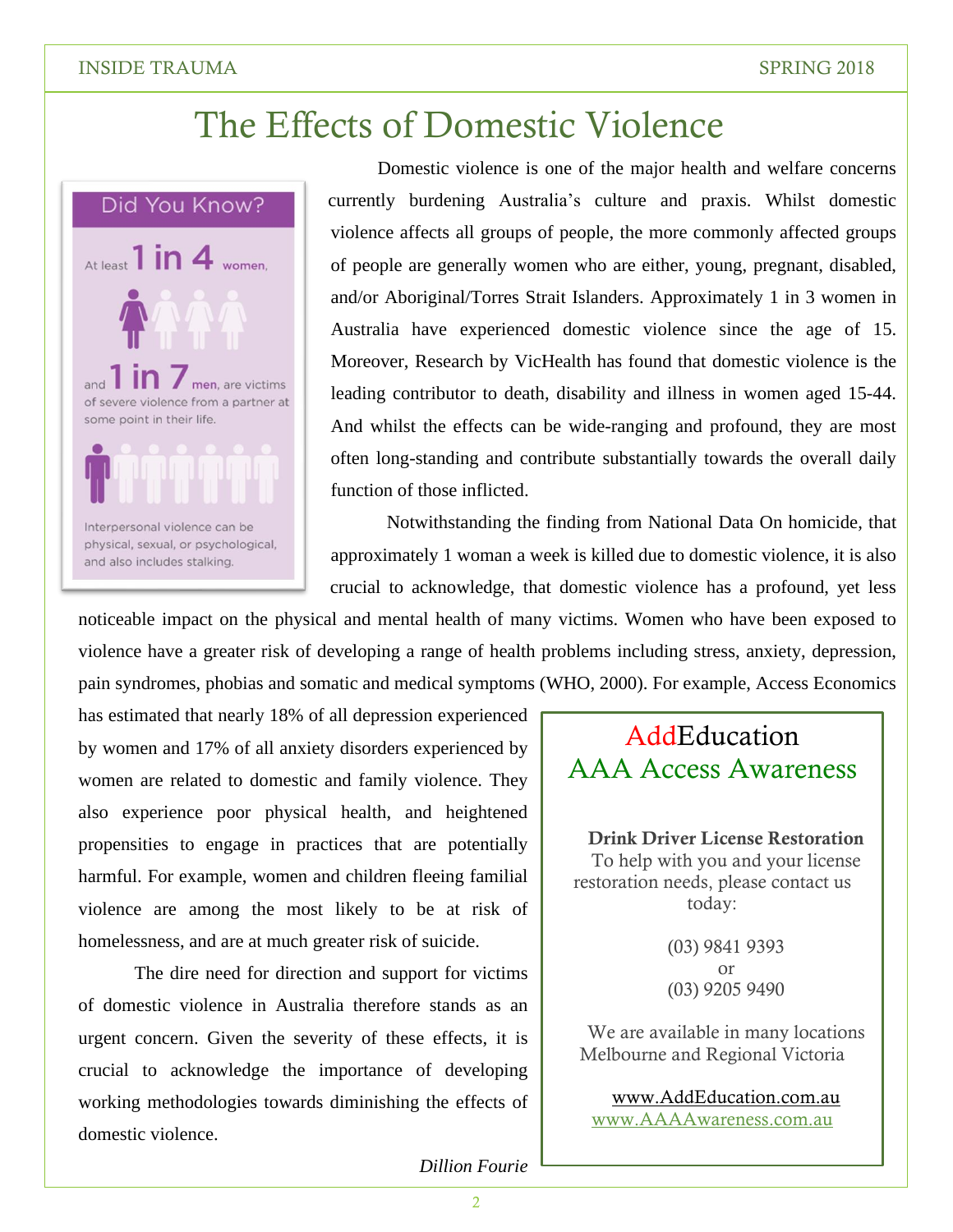#### INSIDE TRAUMA SPRING 2018



## How Domestic Violence Influences Children

Children are exposed to Domestic Violence in the home both as witnesses and as victims. The impact this exposure has on them can affect their future behaviour, development, relationships, emotions, learning, cognition and physical health.

A study by the National Coalition Against Domestic Violence (NCADV) in the USA found that boys who are exposed to Domestic Violence are twice as likely to abuse their partners than boys who are not exposed to it. They also found that girls who have a history of sexual or physical abuse are more likely to engage in risky behaviour and are more likely to binge eat and purge.

Further studies into over 2000 children

who had been exposed to Domestic Violence found that Domestic Violence is a primary factory in predicting future violent behaviour. A meta-analysis found that 67% of children exposed to Domestic Violence were at risk of a range of developmental and adjustment problems (Kitzman *et al*., 2000). Another found that exposed children were more at risk of cognitive and behaviour problems as well as poor academic outcomes (Crooks *et al*., 2003).

This research demonstrates that Domestic Violence significantly impacts the lives of those exposed for years to come.

If you or someone you know needs help call 1800 RESPECT.

*Emily Clinch*



## Looking for Training in Trauma Counselling?

We have developed the Advanced Certificate of Trauma Counselling. If you would like more information please visit our website [www.traumainstitute.com.au](http://www.traumainstitute.com.au/) Or contact our office of (03) 9852 7797